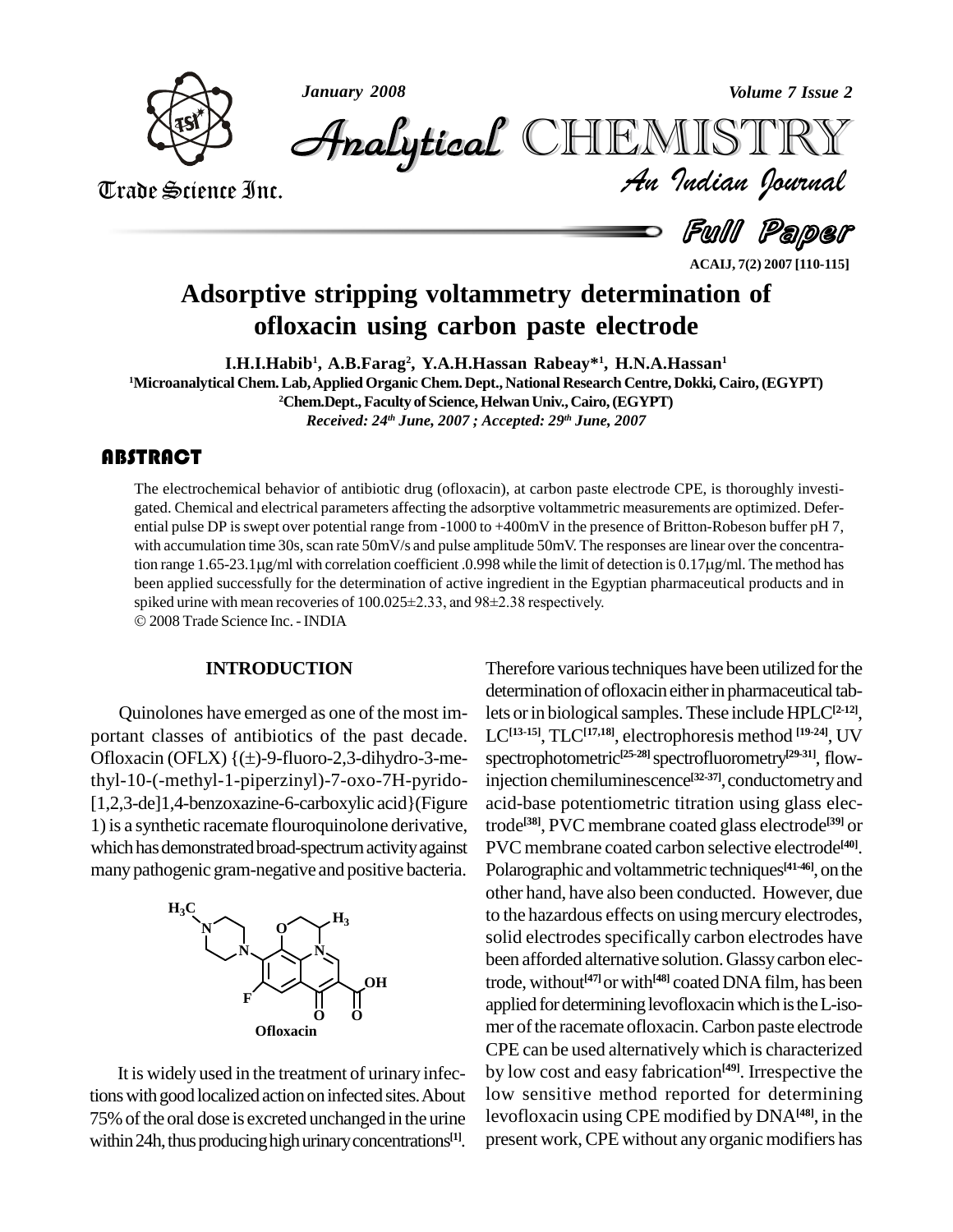been applied successfully for determining the cited in-<br>gredient in pharmaceutical tablets and in urine samples as described here.

# **EXPERIMENTAL**

#### **Reagent and materials**

All chemicals used are analytical grade.Twice distilled water was used throughout all experiments. Two pharmaceutical products,namelyTarivid(HoechstOri ented S.A.E. Egypt) and Kirrol(Glaxowellcom, Egypt), containing 200mg ofloxacin per tablet were used.A stock solution of ofloxacin( $0.3$ mg/ml) was prepared by dissolving in absolute ethanol. The buffer solutions were prepared in distilled water. The modified Britton- Robinson BR buffer solutions over the range pH 3-11 were prepared.

# **Preparation of carbon paste electrode**

Carbon paste was prepared bymixing thoroughly 250mg synthetic carbon powder 1-2 micron (ALDRICH) with 0.1ml paraffin oil, in a small hand mortar.Aportion of the paste was packed into the tip of the electrode assembly. This made from a Teflon tube with a hole of 2.5mm diameter and 3cm length moving through it a screwed stainless steel metal. The electrode then soaked in distilled water.Whenever regen eration of the electrode was required, a tiny portion of the paste was cut off and polished with filter paper.

#### **Apparatus**

All different modes of adsorptive stripping voltam mograms(deferential pulse DP, square wave SW, and alternating current AC) were recorded using Metrohm 693VA processor(Switzerland) and VA 694 stand equipped with three electrodes Ag/AgCl-3M KCl, a platinum electrode and carbon paste electrode(CPE). The pH measurements were carried out with digital pHmeter Metrohm.

# **Procedure**

The working electrode was first electrochemical activated by sweeping in 10ml BR buffer solution at pH 7, six times, over the potential range -1000 to 400mV,. A known volume of the analyte was transferred into 10ml calibrated flask containing 5ml of BR buffer(pH 7) and completed to themark with distilled water.The solution was transferred into the voltammetric cell and de-aerated with pure nitrogen gas at 1 atmosphere for 2min, the accumulation potential at -1000mV is ap plied to a new surface of carbon paste electrode whilst still stirring the solution(2000rpm). Following the accumulation period(30s), the stirring is stopped and allowed to equilibrate for 10s. The differential pulse voltam mogramisobtained byscanning from-1000 to 400mV with scan rate 80mV/s and pulse amplitude 50mV.

#### **Procedure for spiked urine**

Different volumes of ofloxacin solution were spiked into 10ml calibrated flask containing 1 ml human urine, 5ml of BR buffer(pH 7) and completed to the mark with distilled water.The final concentrations obtained should be in the range  $2-20u$ g/ml. The solution is then transferred into the voltammetric cell and the experi ment is completed as described before.

# **RESULTSAND DISCUSSION**

Ofloxacin is readily adsorbed onto the hanging mercurydrop electrode HMDEand displayed two definite cathodic and anodic peaks asshown in figure 1. The cathodic peak is depicted more sharp and height than anodic peak, but it will be hampered totally on using carbon electrodes. Although both peaks revealed in a cyclic voltammogram, at -1400 and -450mV, corre sponding to reduction and oxidation of the adsorbed species, respectively, of loxacin behalves irreversible reactions at HNDE as proved by long distance between



*Indian*<br>**Indiana**<br>*Indian Iournal*<br>Indian Iournal **the HMDEand scan rate 100 mV/s.**

 $\mathcal{A}$ nalytical $\mathcal{C}$ HEMISTRY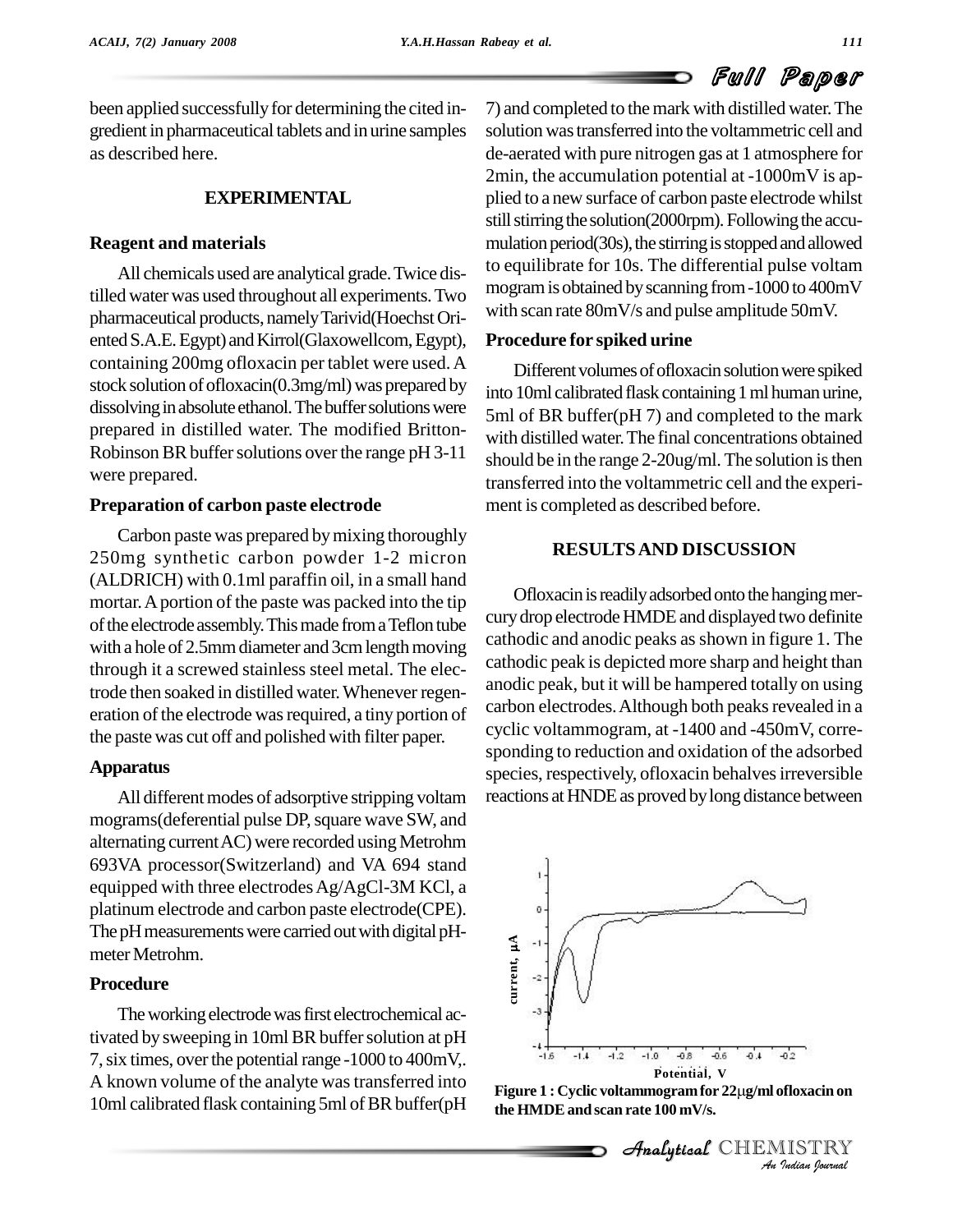

**Figure** 2 : Influence of the pasting oil type on the sensitiv**ity of CPEfor deferent concentrations of ofloxacin, using** Figure 2 : Influence of the pasting oil type on the sensitivity of CPE for deferent concentrations of ofloxacin, using<br>pH 7 BR, t<sub>acc</sub>=30s and DP-mode, ΔE=50mV, α=50mV/s



**Figure 3 : Variatoin paraffin oil percentages composed in** BTILON<br>Figure 3 : Variatoin paraffin oil percentages composed in buffer *t*<br>CPE and peak current of 22µg/ml ofloxacin, using pH 7 est pea BR,  $t_{\text{sec}}$ =30s and DP-mode,  $\Delta E$ =50 mV,  $v$ =50mV/s re 3 : Variatoin paraffin oil percentages composed in<br>and peak current of 22μg/ml ofloxacin, using pH 7<br><sub>acc</sub>=30s and DP-mode, ΔE=50 mV, v=50mV/s



**Figure 4 :The relationbetweenpHandpeakcurrent value, at concentration <sup>6</sup>g/ml ofloxacin and using pH <sup>7</sup> BR,**  $t_{\text{av}}$ =30s and DP-mode,  $\Delta E$ =50 mV, v=50mV/s **acc=30s and DP-mode, E=50 mV, =50mV/s**

them. In fact, similar irreversible behaviors are reported Als *Indian*<br> *Indian*<br> *Indian*<br> *IISTRY*<br> *IISTRY* Analytical fluoroquinolone derivatives and all are characterized either by reduction of quinolone at cathodic sweep anodic direction using solid electrodes.

```
CHEMISTRY COMMENT
```


**Figure <sup>6</sup> : Effect scan rate , on the peak current and Figure 6 : Effect scan rate v, on the peak current and**<br> **potential, using pH7BR, t<sub>acc</sub>=30s and DP-mode, ΔE=50mV** 

The influence of the composition of waterimmescible oganic binders(pasting liquids), viz. paraffin andsilicon oils, on the electrochemical behaviour of carbon paste electrode wasinvestigated. Figures 3 and 4 illustrates the 24% paraffin oil emerged linear and high linear responses towards the ofloxacin concentrations.<br>The composition of supporting electrolytes such as

Briton Robinson BR, borate, phosphate, ammonia buffer and potassium chloride, was studied and the highest peak was obtained with 0.04M BR. The effect of buffer and potassium chloride, was studied and the highest peak was obtained with 0.04M BR. The effect of<br>pH, varying from pH 3 to 11, was also studied for 6µg/ ml ofloxacin solution following 30s accumulation at- 1000mV and DP sweep. The maximum size peak was obtained with pH 7 of 0.04M BR buffer, Figure 4.

The variation of scan rate from 10 to 120mV/s, revealed that the diffusion current is increased with the The variation of scan rate from 10 to  $120 \text{mV/s}$ ,<br>revealed that the diffusion current is increased with the<br>scan rate, figure 5 and plotting log I versus log v gave up straight line over the range 10 to 100mV/s with a slope  $0.96(r=0.97)$  which is very close to the theoretical expected of unity for an ideal adsorptive reaction of species **[50,51]**. The peak potential is also shifted to less negative with increasing the scan rate confirming the irreversibility of the oxidation process. This result obtained is in accordance with that obtained by using glassy carbon electrode<sup>[39]</sup>. The scan rate, 50mV/s, is selected for the following studies.

using mercury electrode or oxidation of piperazine at veal at  $\Delta E = 40$  mV and upward, indicating a second Also, figure 7, illustrates increasing the oxidation current with increasing pulse amplitude  $\Delta E$ , noting that a second broader peak (about -750mV) beginsto re current with increasing pulse amplitude  $\Delta E$ , noting that<br>a second broader peak (about -750mV) begins to re-<br>veal at  $\Delta E=40\text{mV}$  and upward, indicating a second oxidation process occurred likelyat carboxylic group.

Full Paper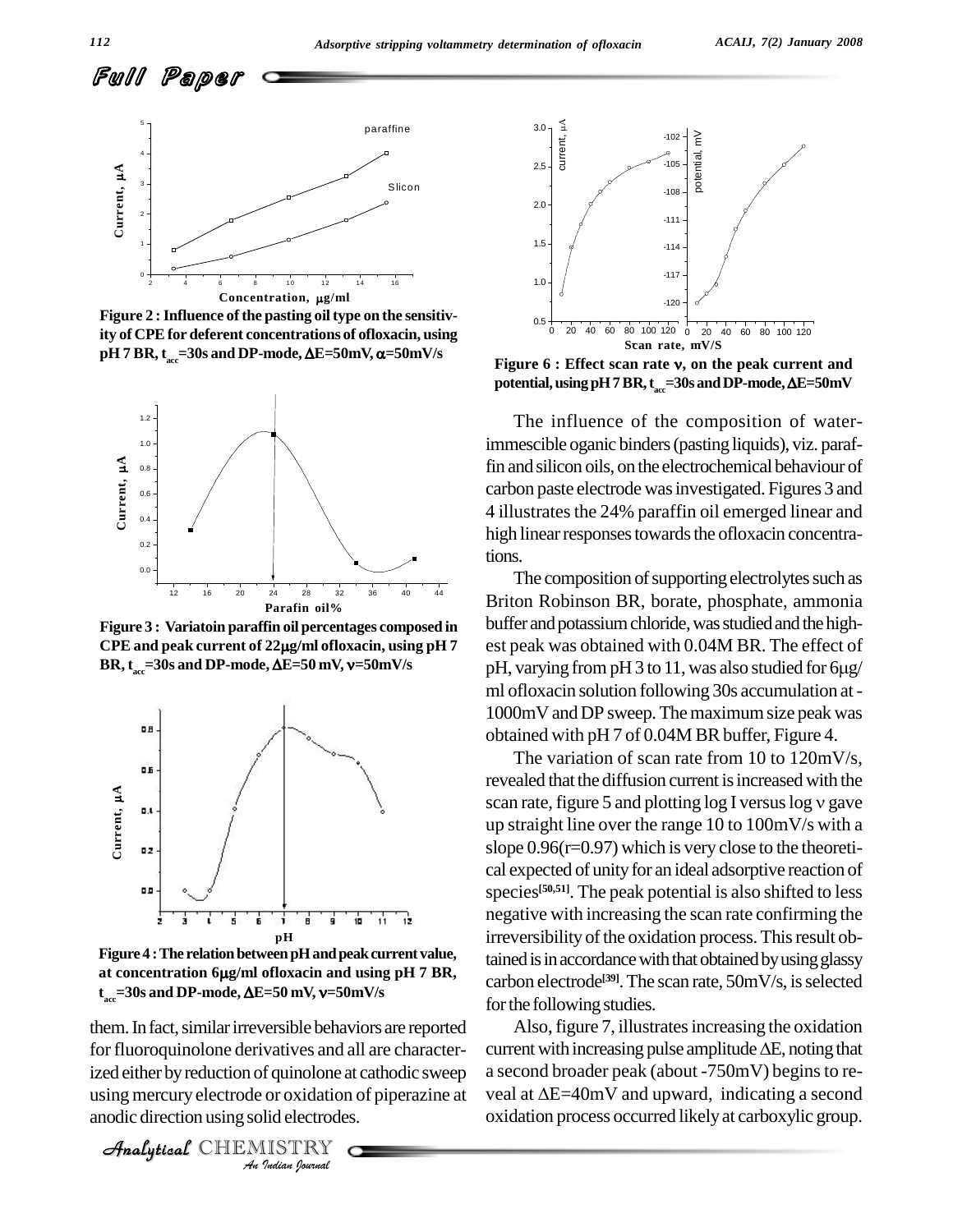Full Paper



using pH  $7$  BR,  $t_{\text{acc}}$ =30s and DP-mode,  $v$ =50 mV/s **a** and mV and by pulse amplicude, rr v<br>**pulse amplitude ΔE, on the peak current,<br><sub>acc</sub>=30s and DP-mode, v=50 mV/s** 



**Figure 8 : Effect of rotating speed on the peak current, ush**<br>**Pigure 8 : Effect of rotating speed on the peak current,<br>
<b>using pH** 7 BR,  $t_{\text{acc}}$ =30s and DP-mode,  $\Delta E$ =50mV,  $v$ =50 **mV/s**



**Figure 9:Show the relationbetweenpreconcentrationtime and peakcurrent at different concentrations, of ofloxacin e Figure 9:** Show the relation between preconcentration time<br>
and peak current at different concentrations, of ofloxacin<br>
using pH 7 BR,  $t_{\text{acc}}$ =30 s and DP-mode,  $\Delta E$ =50 mV, v=50 **mV/s**

The  $\Delta E = 50$ mV, was chosen as optimum value for the next studies.

The speed of rotation within the accumulation time was also studied; the peak current increased linearly



**Figure 10 : Calibration curvesfor determining ofloxacin using different modes ofsweepat pH7BR,t a**cc=30s, **AE=50 Figure 10 : Cal<br>using different** 1<br>mV, v=50mV/s

with the speed of rotation as shown in figure 8 and the value 2000rsp/min was selected.

Effect of the preconcentration time on the peak height at four different concentrations of ofloxacin, viz. 1, 10, 20 and  $30\mu g/ml$ , was studied. The peak height increases linearly with deposition time up to 120s for all concentrations studied. Above that time, the deviation from the linearity is observed because of the formation of multilayer on the surface of the electrode. The time 30sisselected in this experiment.

Based on the optimized parameter mentioned above, the calibration curves are constructed using different modes of sweep, viz. differential pulse DP, square wave SW and first harmonic alternating current AC, for the comparison purpose, over the concentration range 1.65-23.1µg/ml ofloxacin. As shown in figure 9, the DP mode gave highest proportionality compared with other modes used( $r=0.998$ , 0.910 and 0.717 for DP, SW and AC, respectively) and the limit of detecwith other modes used(r=0.998<br>DP, SW and AC, respectively) a<br>tion by DP was 0.17 $\mu$ g/ml.

The optimized parameters were also applied for determining cited compound in pharmaceutical prod ucts, viz. Tarivid and Kirol containing 200mg ofloxacin per tablet, as will as in urine samples spiked by different concentrations of ofloxacin solutions mentioned in the above procedure.

# Analytical**CONCLUSION**

*Indian*<br>**IISTRY**<br>*Indian gournal* In the present work, carbon paste electrode CPE has been proved to be economic, effective and accu-

**Analytical** CHEMISTRY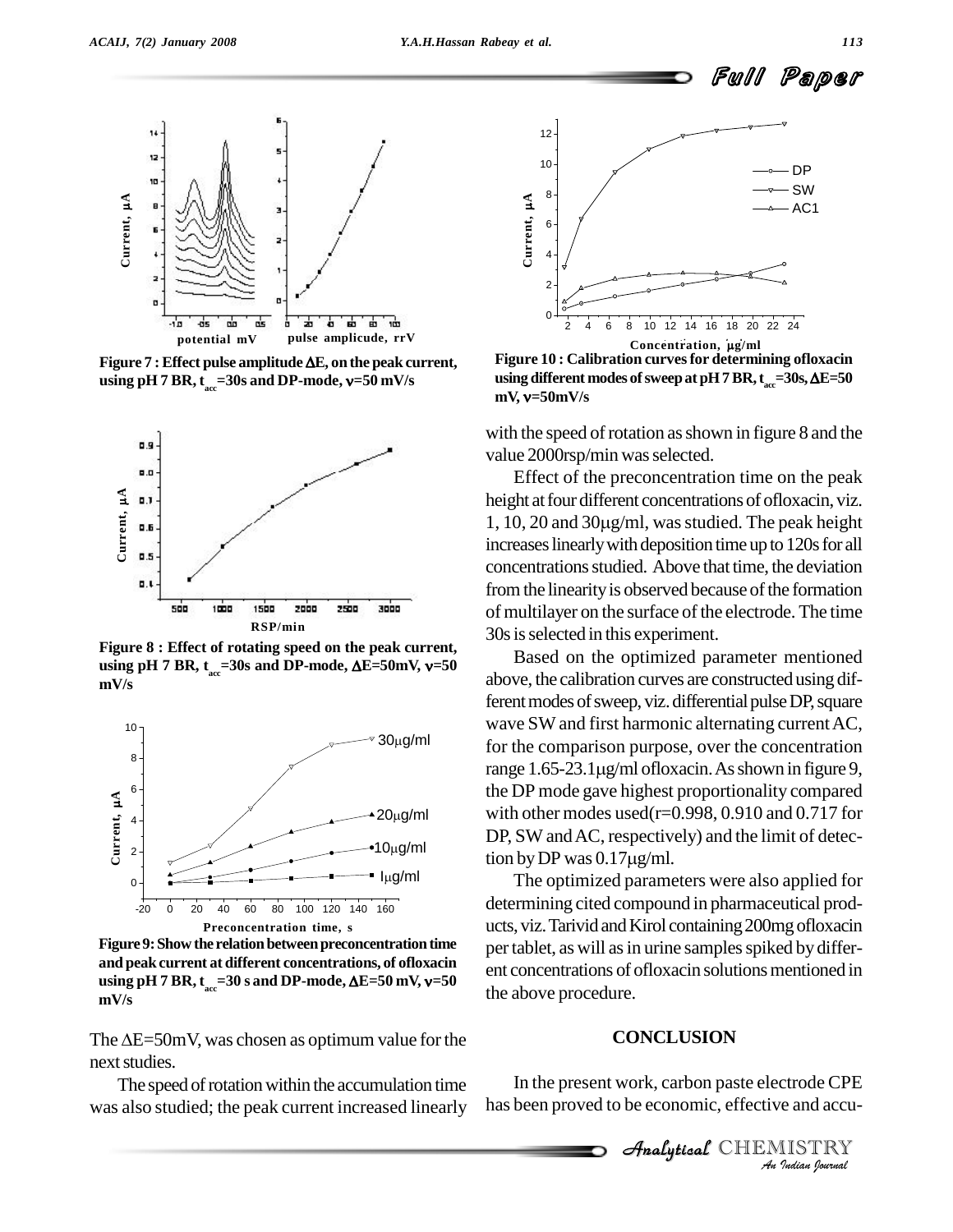**[17]**

# Full Paper

rate tool as alternative mercury-free electrode for de- $\vec{r}$  and  $\vec{r}$  and  $\vec{r}$  are  $\vec{r}$  and  $\vec{r}$  are  $\vec{r}$  are electrode for de-<br>termining of loxacin down to 1.6  $\mu$ g/ml either in pharmaceutical products or in urine samples.

#### **REFERENCES**

- R.Hyoung, H.Tae, M.Ki; Eur.J.Med.Chem., **37**, 443 -460 **(2002)**. **[2]**
- M.A.Garcia, C.Solans, A.Calvo, M.Royo, E. Hernandez, R.Rey, M.A.Bregante; Chromatogra phia, **55(7-8)**, 431-434 **(2002)**. **[3]**
- L.Da-Silvera-Ev, E.E.S.Schapoval; J.Pharm. Biomed.Anal., **27(1-2)**, 91-96 **(2002)**. **[4]**
- C.Immanuel, A.K.H.Kumar; J.Chromatogr., B: Biomed.Appl., **760(1)**, 91-95 **(2001)**. **[5]**
- D.Zhang, J.Z.Zeng, Bianba-Canjue, X.H.Jiang; Yaowu-Fenxi-Zazhi, **18(5)**, 308-311 **(1998)**. **[6]**
- D.Pena, Gonzalez Gomez, F.Salinas Lopez;Talanta, **(2005)**. **[7]**
- A.Espinosa-Mansilla,A.Munoz De La,A.Espinosa- Mansilla, A.Munoz De La Pena, D.Gonzalez Gomez, F.Salinas; Journal of Chromatography B, **822(1-2)**, 185-193 **(2005)**. **[8]**
- V.F.Samanidou; C.E.Demetriou; I.N.Papadoyanis; Anal.Bioanal.Chem., **375(5)**, 623-629 **(2003)**. **[9]**
- M.A.Garcia, C.Solans, A.Calvo, M.Royo, E. Hernandez, R.Rey, M.A.Bregante; Chromatogra phia, **56(1-2)**, 39-42 **(2002)**. **[10]**
- M.S.Ali, M.Ghori, A.Saeed; J.Chromatogr.Sci., **40(8)**, 429-433 **(2002)**.
- [11] David H.Wright, Varen K.Herman, Frank N. Konstantinides, John C.Rotschafer; Journal of Chromatography B: Biomedical Sciences and Ap plications, **709(1)**, 97-104 **(1998)**. **[12]**
- Masakazu Horie, Koichi Saito, Norihide Nose, Hiroyuki Nakazawa; Journal of Chromatography B: Biomedical Sciences and Applications, **653(1)**, 69-76 **(1994)**. **[13]**
- [13] B.Toussaint, G.Bordin, A.Janosi, A.R.Rodriguez; J. Chromatogr, A., **976(1-2)**, 195-206 **(2002)**. **[14]**
- G.Van-Vyncht,A.Janosi, G.Bordin, B.Toussaint, G. Maghuin-Rogister, E.De Pauw, A.R.Rodriguez; J. Chromatogr, A., **952(1-2)**, 121-129 **(2002)**. **[15]**
- **Chromatogr., 434, 320-323 <b>(2002)**. A.Le-Coguic,R.Bidault,R.Farinotti,A.Dauphin;J. Chromatogr, Biomed.Appl., 78 **(1988)**; J.
- *Indian*<br>20-323 (**2002**<br>heimer, B.Ols<br>osphere, 57(<br>IISTRY [16] R.Lindberg, P.A.Jarnheimer, B.Olsen, M.Johansson, M.Tysklind; Chemosphere, **57(10)**, 1479-1488 **(2004)**.
- P.L.Wang, L.Chen, Y.F.Fan; J.AOAC.Int., **84(3)**, 684-688 **(2004)**. **[18]**
- Y.L.Feng, C.Dong; J.Chromatogr.Sci., **42(9)**, 474- 477 **(2004)**. **[19]**
- C.E.Lin, Y.J.Deng, W.S.Liao, S.W.Sun, W.Y.Lin, C.C.Chen; J.Chromatogr.A, **1051(1-2)**, 283-290 **(2004)**. **[20]**
- [20] M.Hernandez, F.Borrull, M.Calull; Trends-Anal-Chem., **22(7)**, 416-427 **(2003)**. **[21]**
- [21] T.Perez-Ruiz, C.Martinez-Lozano, A.Sanz, Bravo; E.Chromatographia, **49(7-8)**, 419-423 **(1999)**. **[22]**
- [22] S.W.Sun, A.C.Wu; J.Liq.Chromatogr-Relat-Technol., **22(2)**, 281-296 **(1999)**. **[23]**
- [23] S.S.Zhang, H.X.Liu, Z.B.Yuan, C.L.Yu; J.Pharm.Biomed.Anal., **17(4-5)**, 617-622 **(1998)**. **[24]**
- C.Yin,Y.T.Wu; Yaowu.Fenxi.Zazhi, **17(6)**, 371-373 **(1997).**
- Yaowu-Fenxi-Zazhi, **16(1)**, 9-12 **(1996)**. **[26]**
- H.Zhang, Y.C.Hong, C.Yu, D.K.Li, Z.F.Qiu, S.J. Shao; Yaowu-Fenxi-Zazhi, **14(4)**, 54-55 **(1994)**. **[27]**
- N.Murugesan, S.C.Mathur, Y.Kumar, Y.K.S. Rathore, P.D.Sethi; East-Pharm., **35(413)**, 117-118 **(1992)**.
- L.M.Du, Y.Q.Yang, Q.M.Wang; Anal-Chim-Acta, **516(1)**, 237-243 **(2004)**.
- [29] Oscar Ballesteros, Jose Luis Vylchez, Alberto Navalo; Journal of Pharmaceutical and Biomedical Analysis, **30**, 1103-1110 **(2002)**. **[30]**
- [30] O.Ballesteros, J.L.Vilchez, A.Navalon; J.Pharm. Biomed.Anal., **30(4)**, 1103-1110 **(2002)**. **[31]**
- A.Tamer, E.Onur; Hacettepe.Univ.Eczacilik.Fak. Derg., **10(1)**, 17-21 **(1990)**. **[32]**
- YiRao,YanTong,XinrongZhang,GuoanLuo,Willy R.G.Baeyens; Analytica Chimica Acta, **416(2)**, 227-230 **(2000)**. **[33]**
- Jun Feng Song, Xiao FengYang;AnalyticaChimica Acta, 510(1), 21-28 (2004).
- Yao DongLiang, Huichun Zhao, ShilvChen, Linpei Jin, Dongdong Zheng, Zhenglong Wu; Talanta, **61(3)**, 403-409 **(2003)**.
- Lin Yi, Salma A.Al-Tamimi, Abdulrahman A. Alwarthan; Talanta, **53(4)**, 885-893 **(2001)**. **[36]**
- FatmaA.Aly,Y.Rao, Y.Tong, X.R.Zhang, G.A.Luo, W.R.G.Baeyens; Anal-Lett., **33(6)**, 1117-1129 **(2000)**. **[37]**
- Jacqui L.Adcock;Analytica ChimicaActa, **(2004)**, **[38]**
- [38] Paul S.Francis, M.Tuncel, Z.Atkosar; Pharmazie, **47(8)**, 642-643 **(1992)**.
- [39] M.Wang, D.H.Li, Y.Long; Fenxi-Kexue-Xuebao, AA(6010G00079), **14(2)**, 129-131 **(1998)**.

CHEMISTRY COMMENT